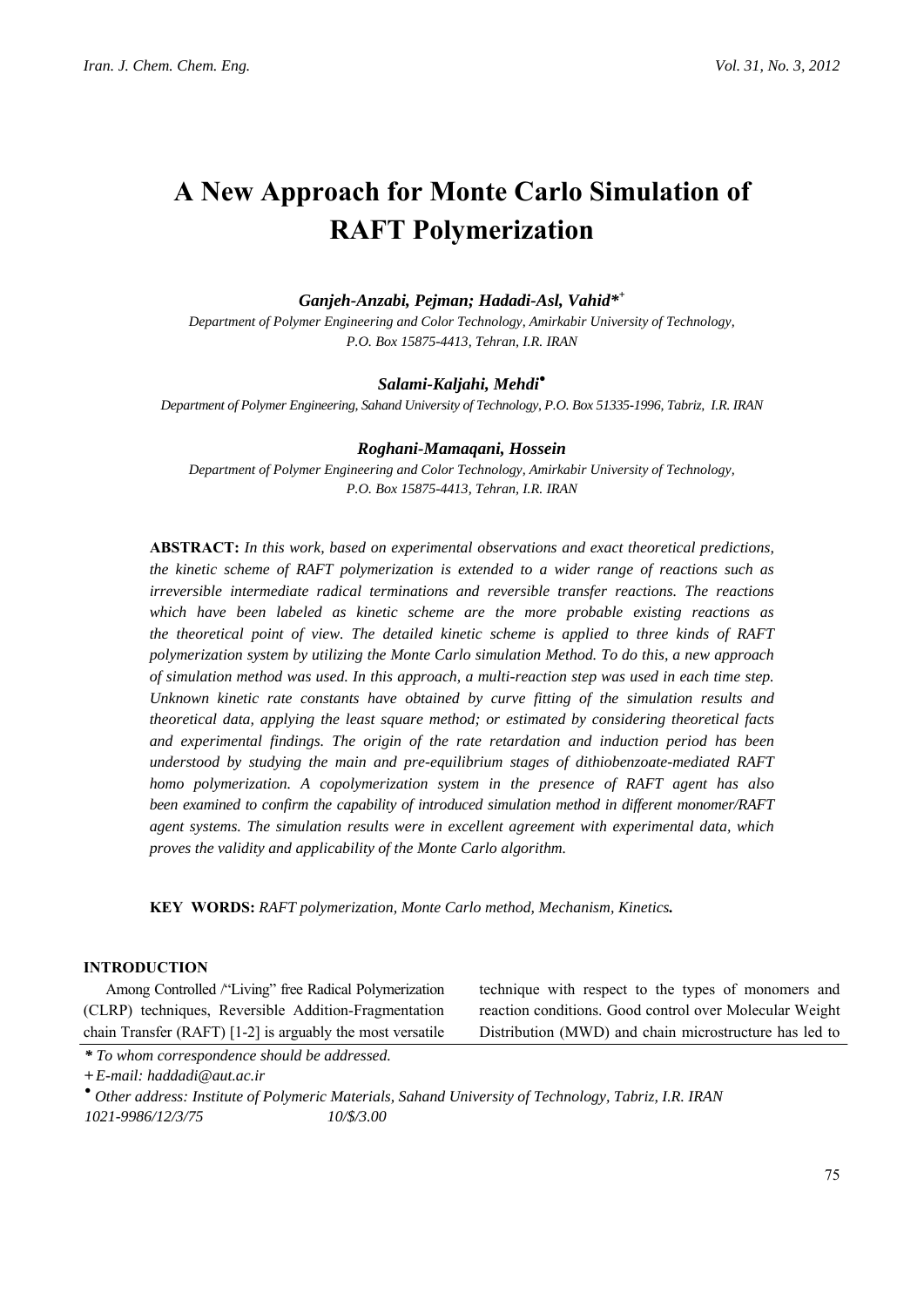employing this technique to access a wide range of polymer architectures and topologies, including block [3], gradient [4], graft, star [5] and hyper branched [6].

Studies over mechanism and kinetics of RAFT have considerably focused on dithiobenzoate-mediated systems [7-9], which show a significant rate retardation and long inhibition period. There are two predominant schools of thought on the origin of this phenomenon: Slow Fragmentation (SF) [7] and irreversible Intermediate Radical Termination (IRT) [8]. In the SF model, intermediate radicals have a very small fragmentation rate constant due to the high stability. Side reactions between intermediate radicals and propagating radicals do not occur meanwhile. On the other hand, IRT model predicts that, the rate retardation is caused by a consequence of irreversible termination of intermediate radicals. This model leads to a small equilibrium constant as a result of fast fragmentation. Both models can predict conversion, molecular weight and PDI data correctly but in some cases their predictions do not match with experimental results. Investigations propose that the origin of rate retardation and induction (inhibition) period may be different [9], and it is crucial to consider different equilibrium constants for pre- and main equilibrium steps. In addition, at the early stages of polymerization (i.e. pre equilibrium reactions are dominant), various radical species go through reversible transfer with different rate constants due to different chemical reactivity toward RAFT agents [10] and the rate constants are more dependent to the length of oligomeric species [11]. These matters emphasize on the fact that individual values must be assumed for equilibrium constants. According to the points mentioned above, one should consider the complex kinetic scheme, contains many side reactions. Recently, *Konkolewicz et al.* [12] have developed a composite model which is in relatively good agreement with the experimental data. Their model cannot be used as a universal kinetic scheme as a result of elimination of many side reactions, which may exist in other systems.

In the literature, Monte Carlo methods [13-15], methods of moments [16] and Ordinary Differential Equations (ODE) [17] have been used to describe the kinetics of polymerization. The statistical nature of chain growth and chain-terminating reactions makes Monte Carlo simulation methods as powerful tools

in this context [18-21]. Because of the ability of storing the whole information of (co)polymerization chains while the reaction proceeds, Monte Carlo simulation methods are able to compute all of the above-mentioned parameters with their distributions as well as their mean values. Furthermore, Monte Carlo methods are capable of considering the composition drift and azeotropic properties of copolymers in good agreement with the experimental and analytical methods [22].

In this paper, we used a kinetic model including reactions that occur probably, based on experimental data. Then, we apply our model to different monomer/RAFT agent systems, both homo- and copolymerization ones. A new approach of Monte Carlo method was used to simulate kinetic model. In this method, a random number was used to determine the number of reactions which can perform at the same time instead of one reaction.

## *Kinetic Scheme*

Scheme 1 shows the kinetic scheme in which initiation can occur by thermal dissociation of initiator molecules. The initiator fragment radical can react with a monomer molecule to form a primary radical or go through a reversible transfer reaction with different types of RAFT agents. There are three types of RAFT agent in this system based on their leaving groups: initial RAFT (having R as leaving group), RAFTI (having initiator, I, moiety as leaving group) and  $RAFTP_n$  ( $RAFT$  agent with polymeric leaving group). Primary radicals propagate by reacting with monomer molecules. Another possible reaction of propagating radicals is transfer to RAFT agents. The reversible transfer reactions temporarily deactivate the propagating radical chains and can prohibit them from termination. In addition to RAFT agents, the radical center can transfer to some species (CTA) in the reaction mixture to form a dead polymer and a small radical (denoted as A\*). The latter may undergo re-initiation reaction with a monomer molecule. Terminations between radicals can deactivate the radical center and make a radical dead. In addition to common terminations which are present in free radical polymerization systems, we assume the possibility of reaction between intermediate radicals with other types of radicals. Although many of these termination reactions may never occur in a specific reaction system,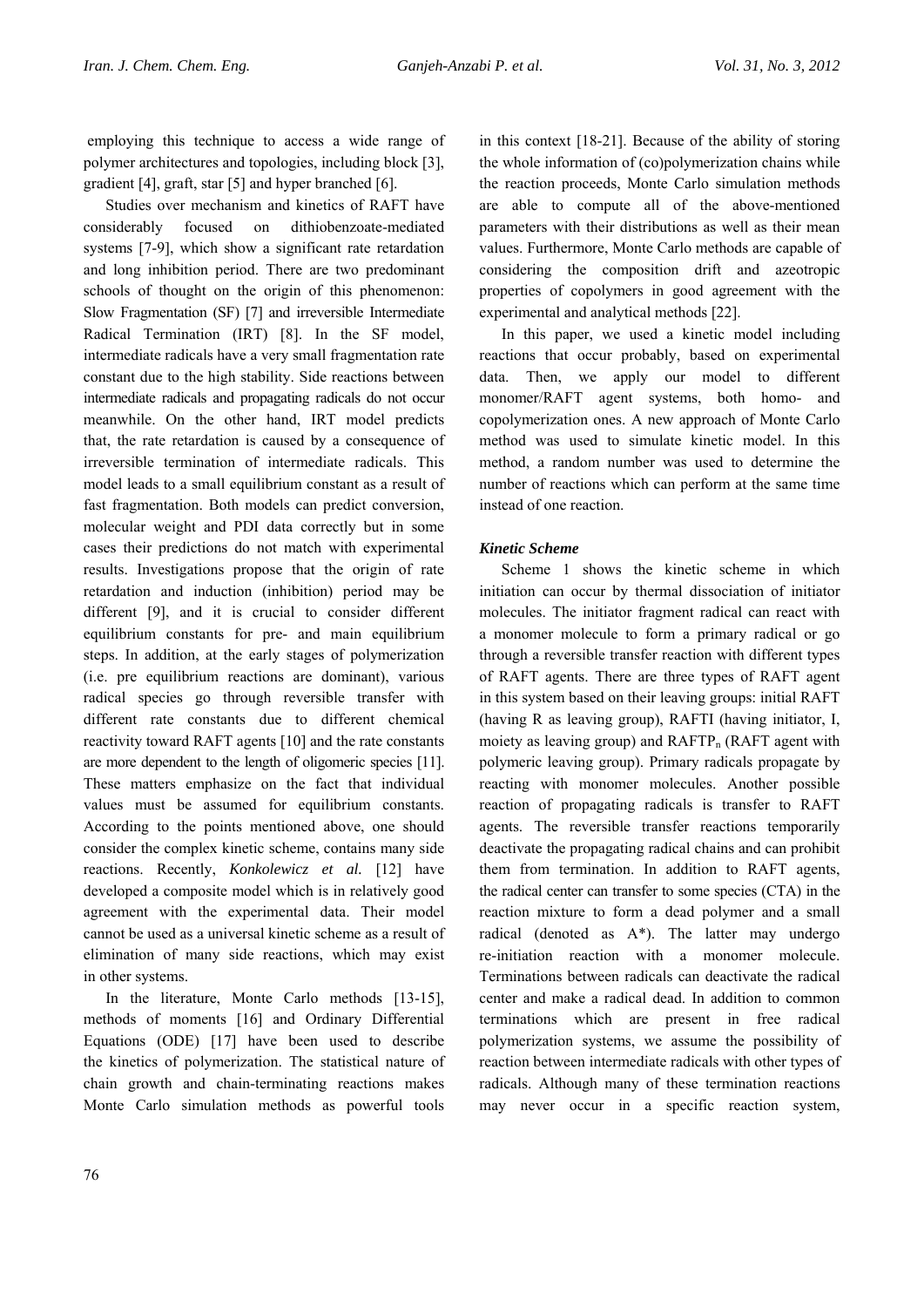considering most of them in the kinetic scheme has the advantage of making the scheme flexible enough to be applied to all RAFT polymerization systems. This type of reaction leads to formation of star like dead polymers. With respect to the number of polymeric arms, we divided star like products into 4-, 3-, 2- and 1-arm star polymers. It is worth noting to mention that star like polymers with less than 3 polymeric arms have no difference with linear polymers.

We extended our scheme to a copolymerization system based on the terminal model. For macro species, the first term of index relates the length (number of monomer units) of chain and the second term shows the monomer type of terminal unit. For small species, the index only relates to the type of monomer.

#### *Monte Carlo Simulation Method*

Although by using the Monte Carlo method one can simulate polymerization on a molecular scale, to avoid the huge amount of computation, this method is better to be employed for small amounts of reaction volumes. In other words, the simulation volume has been chosen enough to reduce the simulation time to a reasonable value; however, the reaction volume needs to be large enough to meet the statistical criteria. Therefore, a simulation volume which consists of  $10<sup>9</sup>$  monomer molecules has been employed. Subsequently, the number of other components is calculated based on monomer molecules:

$$
V = \frac{N_M}{[M]N_{av}}
$$
 (1)

$$
N_X = [X]N_{av}V
$$
 (2)

where, V is simulation volume,  $N_M$  denotes the number of monomers, [M] is monomer concentration,  $N_{av}$  is Avogadro's number,  $N_{x}$  represents the number of X molecules, and [X] is the concentration of X species. In addition, since the Monte Carlo simulation method deals with a number of molecules (instead of concentration), stochastic reaction rates need to be replaced by the macroscopic ones. Provided that there are L reactions in the simulation, the probability of incidence of reaction (l)  $P_1$  is given by the Eq. (3) [23,24].

$$
P_1 = \frac{a_1}{\sum_{l=1}^{l=L} a_l} \tag{3}
$$

where,  $a<sub>l</sub>$  is the stochastic reaction rate for a reaction and it is defined by the Eq. (4).

$$
a = h \times c \tag{4}
$$

In this equation, h represents the number of reactants and c stands for the stochastic rate constants and correlates with ordinary reaction rates:

First-order reactions

$$
c = k \tag{5}
$$

Second-order reactions

$$
c = \frac{k}{VN_{av}}
$$
 (6)

In classic Monte Carlo method, regarding r as a random number which is generated during the simulation, based on the following criteria, a reaction is chosen to happen:

$$
0 < r \le P_1 \quad \Rightarrow \quad \text{reaction} \tag{7}
$$

$$
P_{l-1} < r \le P_l \quad \Rightarrow \quad \text{reaction} \tag{8}
$$

In our new method, first a random number is generated during simulation to determine how many reactions can participate in polymerization at the same time step. This will help to program to run fast and make Monte Carlo method more applicable.

In the course of the reaction, to select a polymer chain for reaction, all chains of the same active center are considered as a group at first. Then, the probability of the reaction of this group is calculated by dividing he number of chains in the group by all the chains which is available in the reaction medium. Afterward, the reactions are selected to start randomly. Finally, another random number is generated to compute the reaction time intervals:

$$
\tau = \frac{1}{\sum_{1}^{L} a_1} \ln\left(\frac{1}{r}\right) \tag{9}
$$

Therefore, improved Mersenne twister random number generator, which had a cycle length of  $2^{19937}$ -1 and satisfied the tests of uniformity and serial correlation [23-25] have been employed in this work. The simulation program was written in C++ and executed on a fourprocessor (Pentium Intel Xeon (4×2.3 GHz)) hp server running SuSE Linux as its operating system. Schematic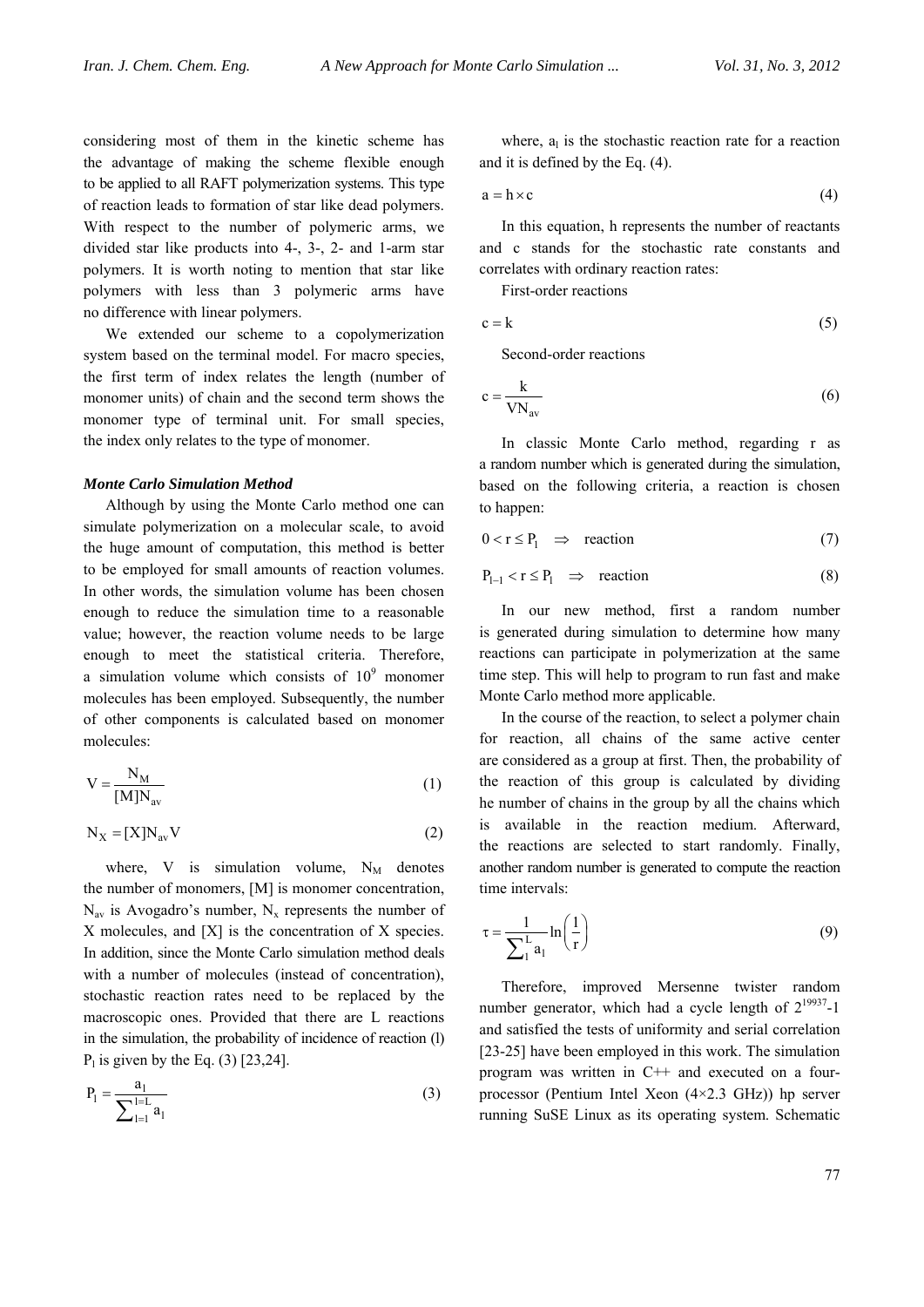

*Scheme 1: RAFT mechanism including probable reactions.* 

representation of the Monte Carlo method algorithm which is used in the current study is illustrated in Scheme 2.

# **RESULTS AND DISCUSSION**

# *Polystyryl Dithiobenzoate-Mediated Polymerization of Styrene*

According to literature results [13], the polymerization system reaches the stationary-state in a few seconds by using polymeric RAFT agents. Applying the polymeric RAFT agent eliminates most of pre-equilibrium step's reactions. Both propagating and intermediate radicals reach their equilibrium values in a while, as a result of small value of equilibrium constant for main equilibrium reaction. The obtained data are used for investigation of the main equilibrium in detail. Table 1 shows experimental conditions used by *Kwak et al.* [13] and rate constants used in this work.

Fig. 1-A compares the  $ln([M]_0/[M])$  with time obtained from simulation and experimental data. According to results, conversion increase linear which is the characteristic behavior of RAFT polymerization and no retardation time is seen due to usage of Poly-RAFT (RAFTP) as chain transfer agent. Also, good correlation between simulation and experimental results shows that the used algorithm is appropriate for simulation of such polymerization.

Figure 1-B shows the concentration of free radicals with time. As seen from simulation results, at first the concentration starts from zero and suddenly increases to a higher value and then increases gradually. It is ascribed to less termination reactions with respect to initiation reactions which is characteristic of RAFT Polymerization.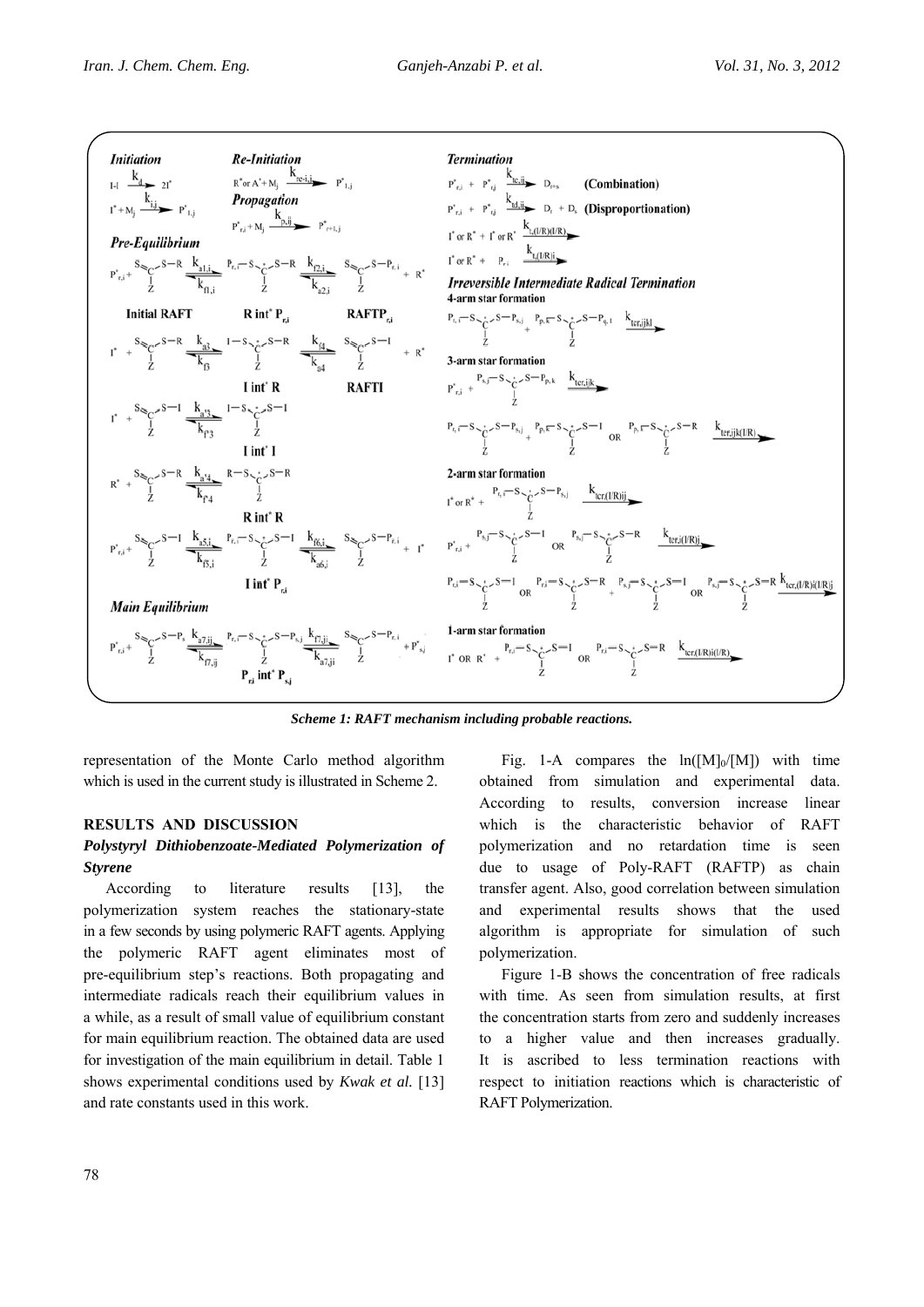| Parameter                                                | Value                                                | Ref.   | Unit      |
|----------------------------------------------------------|------------------------------------------------------|--------|-----------|
| $[AIBN]_0$                                               | 0.3                                                  | 13     | mol/L     |
| $[RAFT]_0$                                               | 0.1                                                  | 13     | mol/L     |
| [styrene]0                                               | 8.74                                                 | 13     | mol/L     |
| $f \times k_d$                                           | $8.256 \times 10^{14}$ exp(-127600/R <sup>d</sup> T) | 23     | 1/s       |
| $k_{\rm i}$ , $k_{\rm re\text{-}i}$                      | $3.2 \times 10^{7}$ exp(-24300/RT)                   | 24     | L/(mol s) |
| $\mathbf{k}_\mathrm{p}$                                  | $4.2\times10^{7}$ exp(-32500/RT)                     | 23     | L/(mol s) |
| $k_{\rm tc}$                                             | $3.904\times10^{8}L^{-0.16a}$                        | 25     | L/(mol s) |
| $k_{a5}$ , $k_{a6}$ and $k_{a7}$                         | $1\times10^6$                                        | 11     | L/(mol s) |
| $k_{\rm f5}$                                             | 0.5                                                  |        | 1/s       |
| $k_{\rm f6}$                                             | $1\times10^5$                                        | 11     | 1/s       |
| $k_{\mathrm{f}7}$                                        | $1.67\times10^4$                                     | 26     | 1/s       |
| $k_{\rm ti}$                                             | $0.5 \times (k_{tc}(1) + k_{tc}(L))$                 | $25\,$ | L/(mol s) |
| $k_{\text{ter},111}$                                     | $0.6 \times k_{tc}(L)$                               | 27     | L/(mol s) |
| $k_{\rm ter,i11}$                                        | $0.5 \times (k_{tc}(1) + k_{tcr,111})$               | 25     | L/(mol s) |
| $k_{\rm ter,i1i1},k_{\rm ter,i1i}$ and $k_{\rm ter,i1i}$ | $k_{tc}(L)$                                          | 25     | L/(mol s) |
| $k_{\rm ter,i111}$                                       | $k_{\text{ter},111}$                                 | 25     | L/(mol s) |
| $k_{\rm tr,1111}$                                        | $0.08 \times k_{\text{ter},111}$                     |        | L/(mol s) |





*Scheme 2: Used algorithm for Monte Carlo simulation method applied for RAFT polymerization.*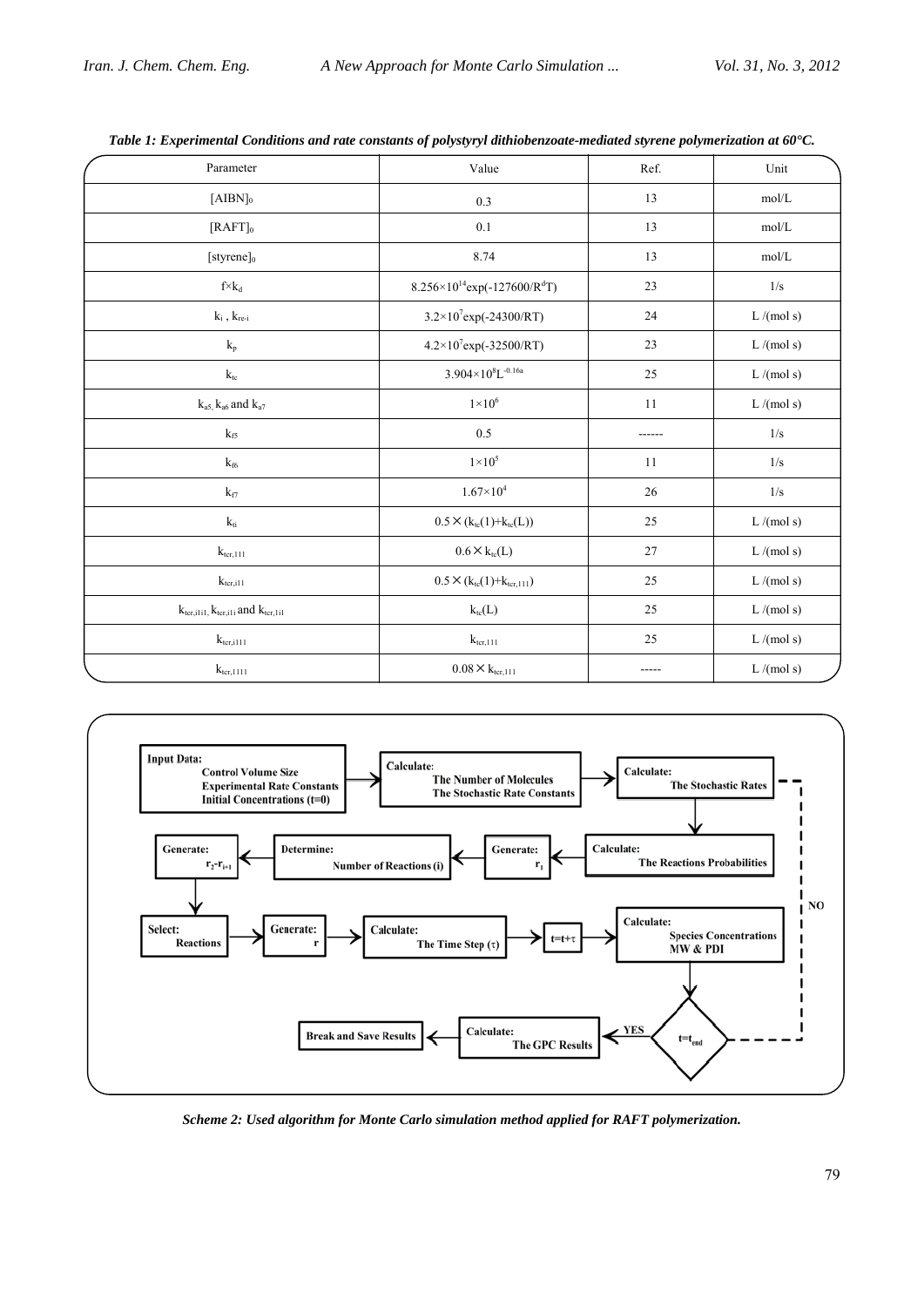

*Fig.1: Logarithmic monomer conversion and propagating radical concentration in polystyryl dithiobenzoate-mediated styrene polymerization at 60°C.*

## *Cynoisopropyl Dithiobenzoate-mediated polymerization of Styrene*

As mentioned before, dithiobenzoate-mediated RAFT polymerizations show significant rate retardation and long inhibition period (induction time). Investigations reveal that the origins of these phenomena are different. By using a polymeric RAFT agent, the inhibition does not occur (Figure 1-A), which proves that the reason of rate retardation is different from inhibition. Inhibition period has been observed at the early stage of RAFT polymerization which is controlled by non-polymeric RAFT agents such as cyanoisopropyl dithiobenzoate and cumyl dithiobenzoate. Almost all of the pre-equilibrium reactions occur at this stage of the polymerization reaction. With the application of a relatively large amount of RAFT agent, the induction period extends and its kinetic effects can clearly be observed. To validate our model and algorithm, a comparison of simulation results with experimental data has been done. Table 2 lists the reaction conditions and kinetic parameters. The details of the experiments can be read in *Mcleary*'s work [10].

In Figure 2-A, the logarithmic monomer conversion data [10] have been compared with the simulation results. The slope of the curve is proportional to the rate of the monomer consumption. Most of monomer is consumed in propagation reaction. Therefore, the slope is determined by the product of propagation rate constant  $(k_p)$  and the total concentration of propagating radicals. The change in the slope is a result of variation in the radical concentration profiles, which are not in stationary state.

Moreover, when the entire initial RAFT agents are consumed (i.e. about 50 minutes after the reaction initiates (Fig. 2-B)), the slope of the curve diminishes dramatically, which implies that the equilibrium is moving toward the formation of mono-adduct species; in other words, the propagating radicals undergo transfer reactions and change into dormant species. Fig. 2-B shows the experimental and simulation results for the percentage of different dithiobenzoate compounds comprising RAFT agent,  $RAFTP<sub>1</sub>$  (Poly-RAFT with one styrene monomer) and RAFTP<sub>2</sub> (Poly-RAFT with two styrene monomer). As it can be seen from results, RAFT agent is consumed totally at about 50 minutes and converted to RAFTP1. After reaching a maximum value, the percentage of  $RAFTP_1$  decreases and it is converted to RAFTP2. Also, simulation results are in good agreement with experimental data. This is the advantage of Monte Carlo simulation method to predict the concentration of different compound with different chain length while other modeling methods such as Moment Equations method cannot do that.

# *Benzyl Dithioisobutyrat-mediated Copolymerization of Styrene and Butyl Acrylate*

It is well known that copolymerization systems are more practical for obtaining desired architectures. *Sun et al.* [4] have been done some experiments on St/BA systems both in batch and semi-batch reactors. Our aim is not to synthesize different copolymer architectures, but we intend to investigate the kinetics of RAFT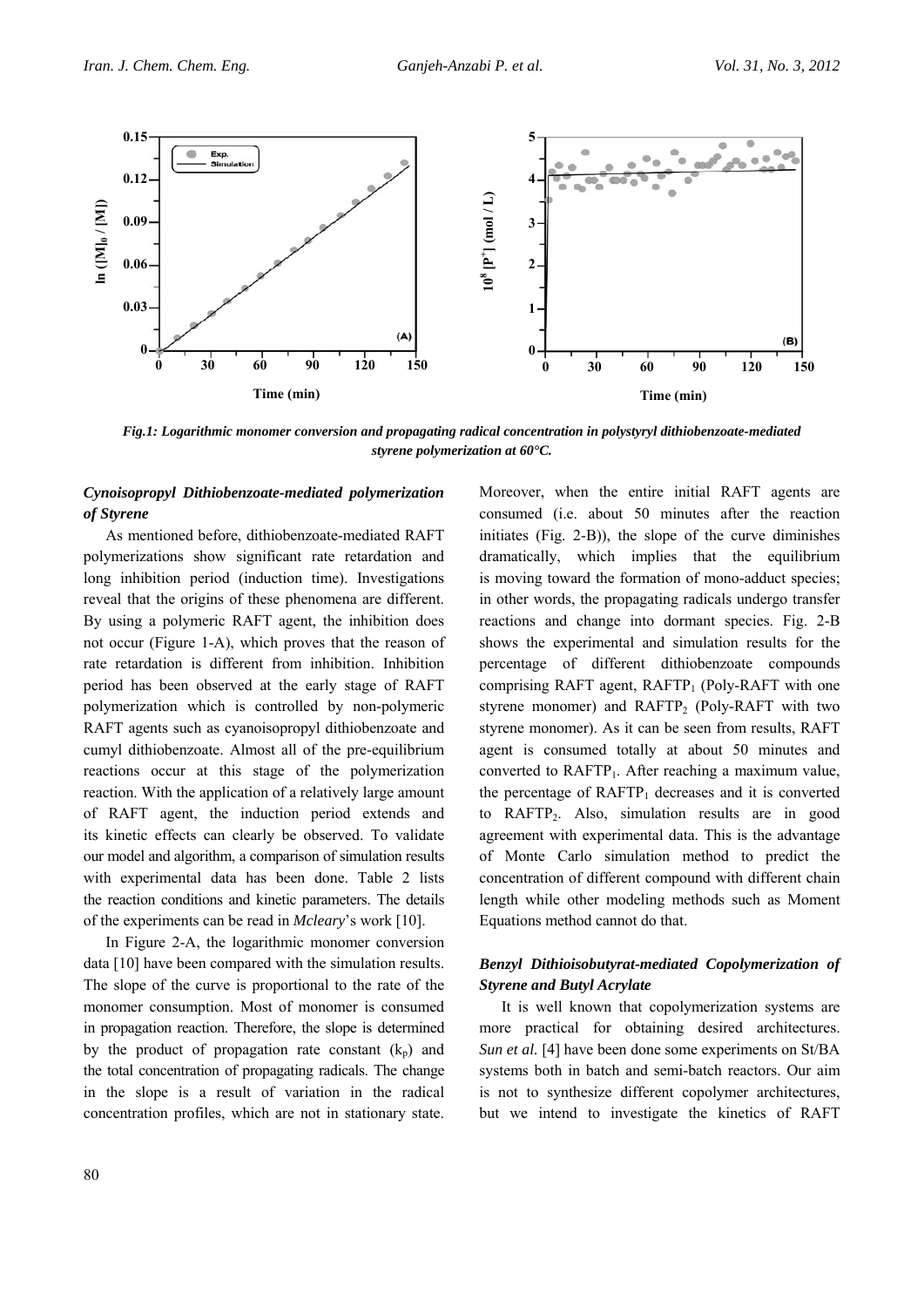| Parameter                                   | Value                                  | Ref.   | Unit      |  |  |
|---------------------------------------------|----------------------------------------|--------|-----------|--|--|
| $[AIBN]_0$                                  | 0.1                                    | 10     | mol/L     |  |  |
| $[RAFT]_0$                                  | 0.736                                  | 10     | mol/L     |  |  |
| $[styrene]_0$                               | 3.65                                   | 10     | mol/L     |  |  |
| $[C_6D_6]_0$                                | 5.4                                    | $10\,$ | mol/L     |  |  |
| $f \times k_d$                              | $8.256 \times 10^{14}$ exp(-127600/RT) | 23     | 1/s       |  |  |
| $k_{\rm i}$ , $k_{\rm re\text{-}i}$         | $3.2\times10^{7}$ exp(-24300/RT)       | 23     | L/(mol s) |  |  |
| $k_{\rm p}$                                 | $4.2 \times 10^{7}$ exp(-32500/RT)     | 23     | L/(mol s) |  |  |
| $k_{tc}$                                    | $5\times10^{8}$ L <sup>-0.16</sup>     | 25     | L/(mol s) |  |  |
| $k_{\rm a1-7}$                              | $1.2 \times 10^{6}$                    | 12     | L/(mol s) |  |  |
| $k_{fl}$ , $k_{f5}$                         | $L=1:0.3077$<br>$L > 1$ : 0.0012       |        | 1/s       |  |  |
| $k_{f2}$ , $k_{f6}$                         | $1\times10^5$                          | 12     | 1/s       |  |  |
| $k_{f3}$ , $k_{f4}$ , $k_{f3}$ and $k_{f4}$ | $\overline{4}$                         |        | $1/s$     |  |  |
| $k_{f7}$                                    | $L=1:74$<br>$L > 2$ : 0.11             |        | 1/s       |  |  |
| $k_{\rm ti}$                                | $0.5 \times (k_{tc}(1) + k_{tc}(L))$   | 25     | L/(mol s) |  |  |

*Table 2: Experimental conditions and rate constants of cyanoisopropyl dithiobenzoate-mediated styrene polymerization at 70°C.* 



*Fig. 2: Logarithmic monomer conversion and percentage of different dithiobenzoates compounds in cyanoisopropyl dithiobenzoate-mediated styrene polymerization at 70°C.*

polymerization from a different point of view. The details of each experiment given in Table 3 can be found in the original work [4]. Once again, unknown parameters were also calculated by using conversion data and applying the least square method to obtain the best fit.

The conversion data and simulation results are illustrated in Fig. 3-A. As expected, an increment of the initial molar fraction of BA increases monomer

consumption due to a higher propagation rate. As a consequence of the presence of solvent, gel effect does not play a significant role in the polymerization rate, and the slope of all curves (i.e. rate of monomer consumption) does not increase during the course of the polymerization. Also, a good correlation can be observed between experimental and simulation results.

Fig. 3-B shows the cumulative copolymer composition.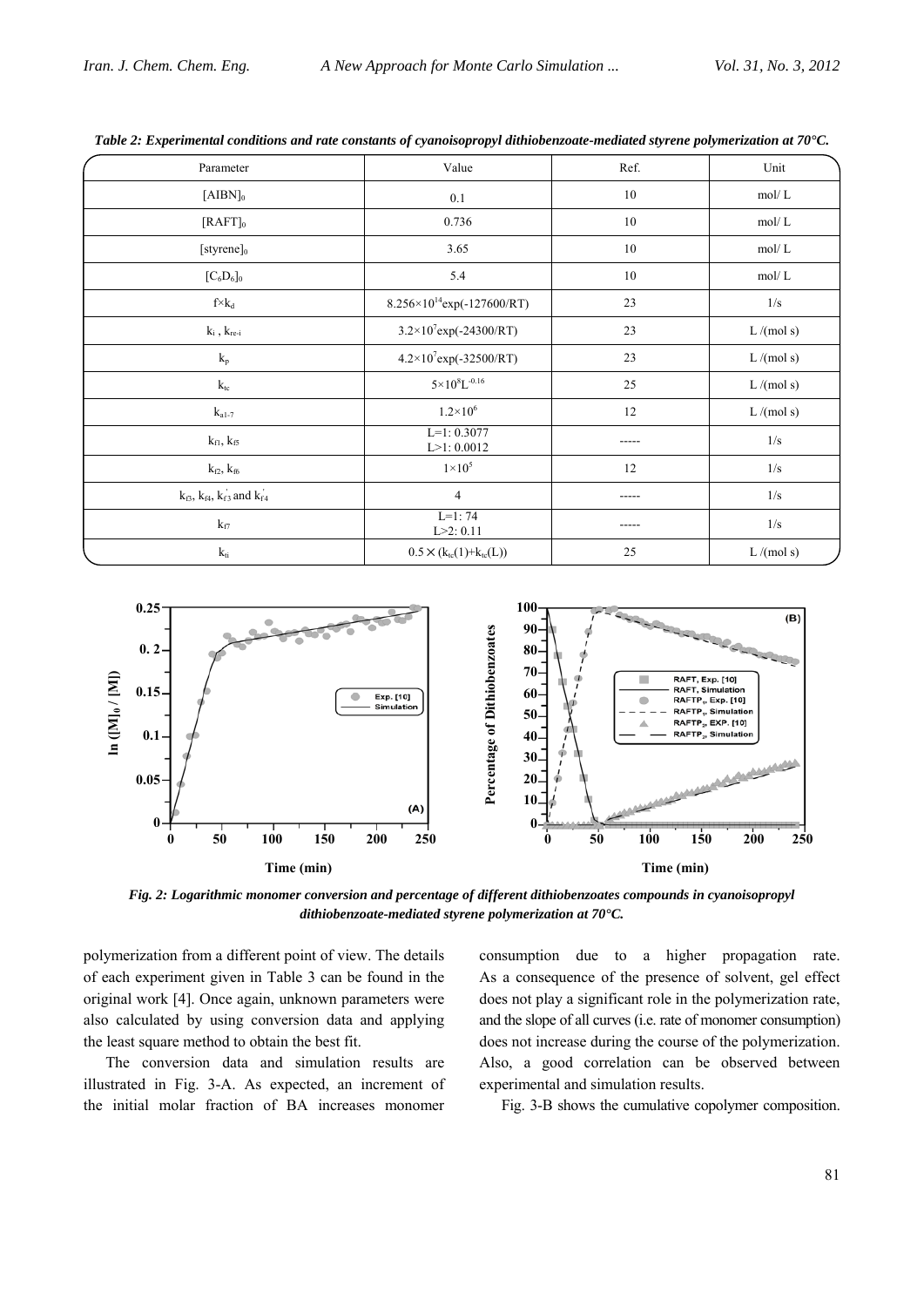| Parameter                                                | Value                                                                                      |                                        |         |         |         |                |                |
|----------------------------------------------------------|--------------------------------------------------------------------------------------------|----------------------------------------|---------|---------|---------|----------------|----------------|
|                                                          | 2 <sub>b</sub>                                                                             | 3d                                     | 4c      | 5c      | 6c      | Ref.           | Unit           |
| $[AIBN]_0$                                               | 0.007                                                                                      | 0.007                                  | 0.007   | 0.007   | 0.007   | $\overline{4}$ | mol/L          |
| $[RAFT]_0$                                               | 0.02082                                                                                    | 0.01672                                | 0.01760 | 0.01860 | 0.01962 | $\overline{4}$ | mol/L          |
| $[styrene]_0$                                            | 4.2607                                                                                     | $\boldsymbol{0}$                       | 0.9002  | 1.9006  | 3.0139  | $\overline{4}$ | mol/L          |
| $[BA]_0$                                                 | $\boldsymbol{0}$                                                                           | 3.4261                                 | 2.7011  | 1.8978  | 1.0026  | $\overline{4}$ | mol/L          |
| $[Toluene]_0$                                            | 4.8234                                                                                     | 4.7731                                 | 4.7853  | 4.7955  | 4.8087  | $\overline{4}$ | mol/L          |
| $f \!\!\times\! k_d$                                     |                                                                                            | $8.256 \times 10^{14}$ exp(-127600/RT) |         |         |         |                | 1/s            |
| $k_{ij}$ , $k_{re\text{-}ij}$                            |                                                                                            | $3.2 \times 10^{7}$ exp(-24300/RT)     |         |         |         |                | L/(mol s)      |
| $k_{p11}$                                                |                                                                                            | $4.2 \times 10^{7}$ exp(-32500/RT)     |         |         |         |                | L/(mol s)      |
| $\mathbf{k}_{\text{p22}}$                                | $10^{\exp(6.0123-784.4/RT)}$                                                               |                                        |         |         |         | 23             | L/(mol s)      |
| $k_{\text{tcl}}$                                         | $5\times10^{8}$ L <sup>-0.16</sup>                                                         |                                        |         |         |         | 25             | L/(mol s)      |
| $k_{tc22}$                                               | L<40: $1 \times 10^{9}$ L <sup>-0.2</sup><br>L>40: $2.217\times10^{10}$ L <sup>-1.04</sup> |                                        |         |         |         | 25             | L/(mol s)      |
| $\mathbf{k}_{\text{tcl2}}$ or $\mathbf{k}_{\text{tcl1}}$ | $(k_{tc11} \times k_{tc22})^{0.5}$                                                         |                                        |         |         |         | 25             | L/(mol s)      |
| $\mathbf{k}_{\text{a}1-7}$                               | $4 \times 10^6$                                                                            |                                        |         |         |         |                | L/(mol s)      |
| $k_{fl-7}$                                               | $1\times10^4$                                                                              |                                        |         |         |         | -----          | $1/\mathrm{s}$ |
| $C_{tr,m11}$                                             | $1.3 \times 10^{-4}$                                                                       |                                        |         |         |         | 23             | $\overline{a}$ |
| $C_{\text{tr,m22}}$                                      | $1.05 \times 10^{-4}$                                                                      |                                        |         |         |         | 23             | $\overline{a}$ |
| $k_{\rm tir}$                                            | $5 \times 10^8$                                                                            |                                        |         |         |         | 23             | 1/s            |
| $k_{\rm ti}$                                             | $0.5 \times (k_{\text{tci}}(1) + k_{\text{tci}}(L))$                                       |                                        |         |         |         | 23             | L/(mol s)      |
| $k_{\text{terijk}}$                                      | $\langle k_t \rangle^a \times 10^{-3} \times \exp(-f_{st}/0.02)$                           |                                        |         |         |         | $\overline{4}$ | L/(mol s)      |
| $\rm r_{\rm st}$                                         | 0.723                                                                                      |                                        |         |         |         | $\overline{4}$ | $\overline{a}$ |
| $r_{BA}$                                                 | 0.189                                                                                      |                                        |         |         |         | $\sqrt{4}$     |                |

*Table 3: Experimental conditions and rate constants for benzyl dithioisobutyrat-mediated copolymerization of Styrene and Butyl Acrylate at 70°C.* 

 $a \overline{\langle k_1 \rangle} = P_1^2 k_{t,11} + 2P_1 P_2 k_{t,12} + P_2^2 k_{t,22}$ , where  $P_i$  is the relative concentration of the terminal radical i



*Fig. 3: Comparing conversion data and cumulative styrene copolymer composition with the simulation data in the copolymerization of styrene and butyl acrylate mediated by Benzyl dithioisobutyrat at 70°C.*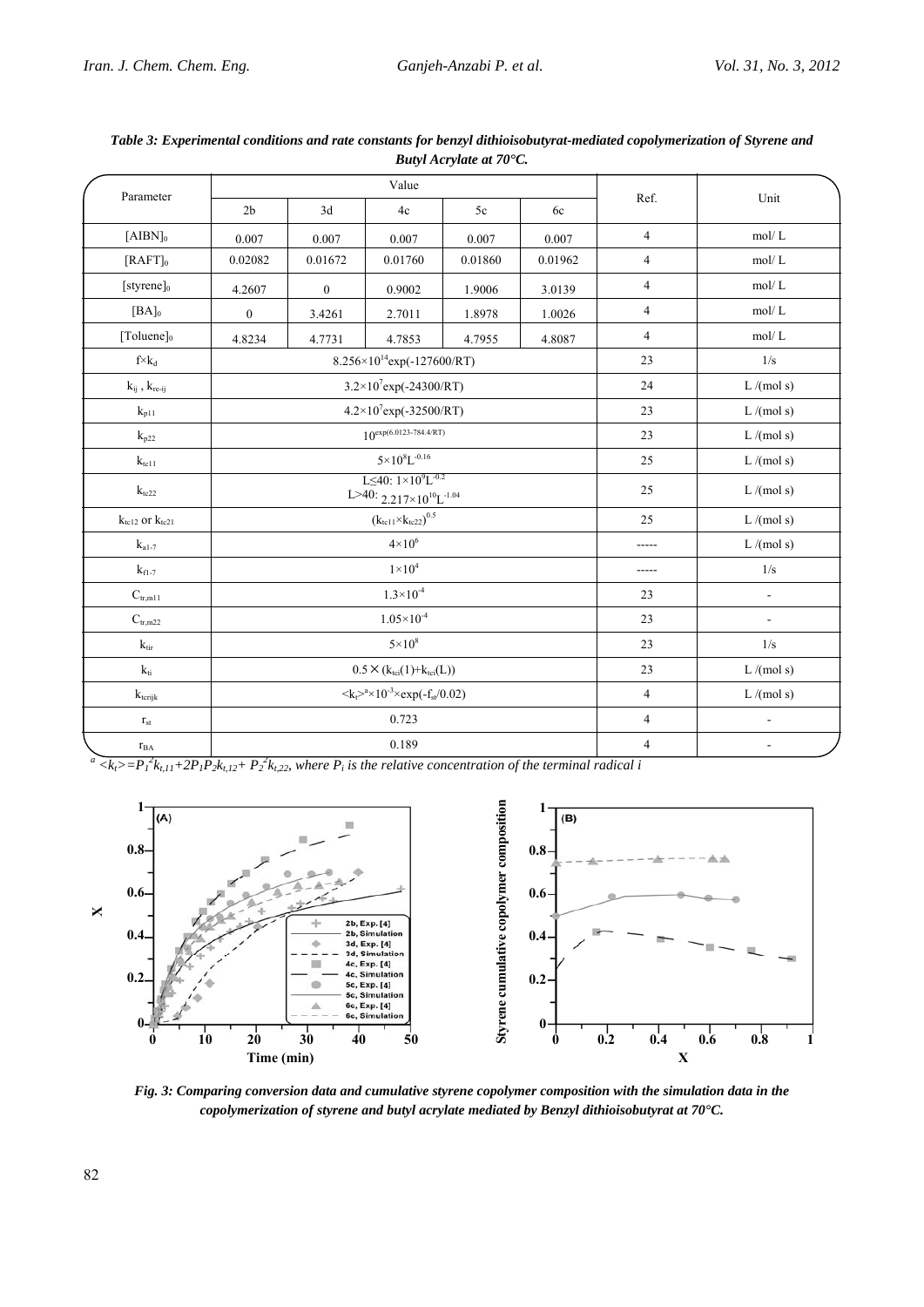Based on Feldermann's results, RAFT agent does not cause a significant change in monomer reactivity ratios [28]. By using the Lewis-Mayo copolymerization equation, the azeotrope point  $(F_1 = f_1)$  of the system can be calculated as follows:

$$
f_1 = F_1 = \frac{1 - r_2}{2 - r_1 - r_2} \tag{10}
$$

By substituting the values of  $r_1$  (styrene reactivity ratio) and r<sub>2</sub> (butyl acrylate reactivity ratio), the azeotrope point is equal to 0.7454. The cumulative copolymer composition close to this value is quite constant during the polymerization, but varies by changing the initial molar fraction of the monomers. The simulation prediction agreed well with the experimental data for the three different  $f_{St,0}$  values. It becomes clear that the simulation is predictive not only for the polymerization rate but also for the copolymer composition.

*Received : Sep. 18, 2011 ; Accepted : Dec. 20, 2011* 

#### **REFERENCES**

- [1] Chiefari J., Chong Y.K., Ercole F., Krstina J., Jeffery J., Le T.P.T., Mayadunne R.T.A., Meijs G.F., Moad C.L., Moad G., Rizzardo E., Thang S.H., Living Free-Radical Polymerization by Reversible Addition Fragmentation Chain Transfer: The RAFT Process, *Macromolecules*, **31**, p. 5559 (1998).
- [2] Salami-Kalajahi M., Haddadi-Asl V., Ganjeh-Anzabi P., Najafi M., Dithioester-mediated RAFT Polymerization: A Kinetic Study by Mathematical Modelling, *Iran Polym. J.*, **20**, p. 459 (2011).
- [3] Schilli C.M., Zhang M., Rizzardo E., Thang S.H., Chong Y.K., Edwards K., Karlsson G., Mueller A.H.E., A New Double-Responsive Block Copolymer Synthesized via RAFT Polymerization: Poly(Nisopropylacrylamide)-block-poly(acrylic acid), *Macromolecules*, **37**, p. 7861 (2004).
- [4] Sun X., Luo Y., Wang R., Li B., Liu B., Zhu S., Programmed Synthesis of Copolymer with Controlled Chain Composition Distribution via Semibatch RAFT Copolymerization, *Macromolecules*, **40**, p. 849 (2007).
- [5] Mayadunne R.T.A., Jeffery J., Moad G., Rizzardo E., Living Free Radical Polymerization with Reversible Addition Fragmentation Chain Transfer (RAFT Polymerization): Approaches to Star Polymers, *Macromolecules*, **36**, p. 1505 (2003).
- [6] Perrier S., Takolpuckdee P., Macromolecular Design via Reversible Addition-Fragmentation Chain Transfer (RAFT)/Xanthates (MADIX) Polymerization, *J. Polym. Sci., Part A: Polym. Chem*., **43**, p. 5347 (2005).
- [7] Feldermann A., Coote M. L., Stenzel M.H., Davis T.P., Barner-Kowollik C., Consistent Experimental and Theoretical Evidence for Long-Lived Intermediate Radicals in Living Free Radical Polymerization, *J. Am. Chem. Soc*., **126**, p. 15915 (2004).
- [8] Buback M., Vana P., Mechanism of Dithiobenzoate-Mediated RAFT Polymerization: A Missing Reaction Step, *Macromol. Rapid Commun*., **27**, p. 1299 (2006).
- [9] McLeary J.B., Calitz F.M., McKenzie J.M., Tonge M.P., Sanderson R.D., Klumperman B., A <sup>1</sup>H NMR Investigation of Reversible Addition Fragmentation Chain Transfer Polymerization Kinetics and Mechanisms. Initialization with Different Initiating and Leaving Groups, *Macromolecules*, **38**, p. 3151 (2005).
- [10] McLeary J.B., Calitz F.M., McKenzie J.M., Tonge M.P., Sanderson R.D., Klumperman B., Beyond Inhibition: A 1H NMR Investigation of the Early Kinetics of RAFT-Mediated Polymerization with the Same Initiating and Leaving Groups, *Macromolecules*, **37**, p. 2383 (2004).
- [11] Coote M.L., Izgorodina E.I., Krenske E.H., Busch M., Barner-Kowollik C., Quantum Chemical Mapping of Initialization Processes in RAFT Polymerization, *Macromol. Rapid Commun*., **27**, p. 1015 (2006).
- [12] Konkolewicz D., Hawkett B.S., Gray-Weale A., Perrier S., RAFT Polymerization Kinetics: Combination of Apparently Conflicting Models, *Macromolecules*, **41**, p. 6400 (2008).
- [13] Prescott S.W., Ballard M.J., Rizzardo E., Gilbert R.G., Rate Optimization in Controlled Radical Emulsion Polymerization Using RAFT, *Macromol. Theory Simul*., **15**, p. 70 (2006).
- [14] Wang A.R., Zhu S., Modeling the Reversible Addition–Fragmentation Transfer Polymerization Process, *J. Polym. Sci., Part A: Polym. Chem*., **41**, p. 1553 (2003).
- [15] Tobita H., Yanase F., Monte Carlo Simulation of Controlled/Living Radical Polymerization in Emulsified Systems, *Macromol. Theory Simul*., **16**, p. 476 (2007).